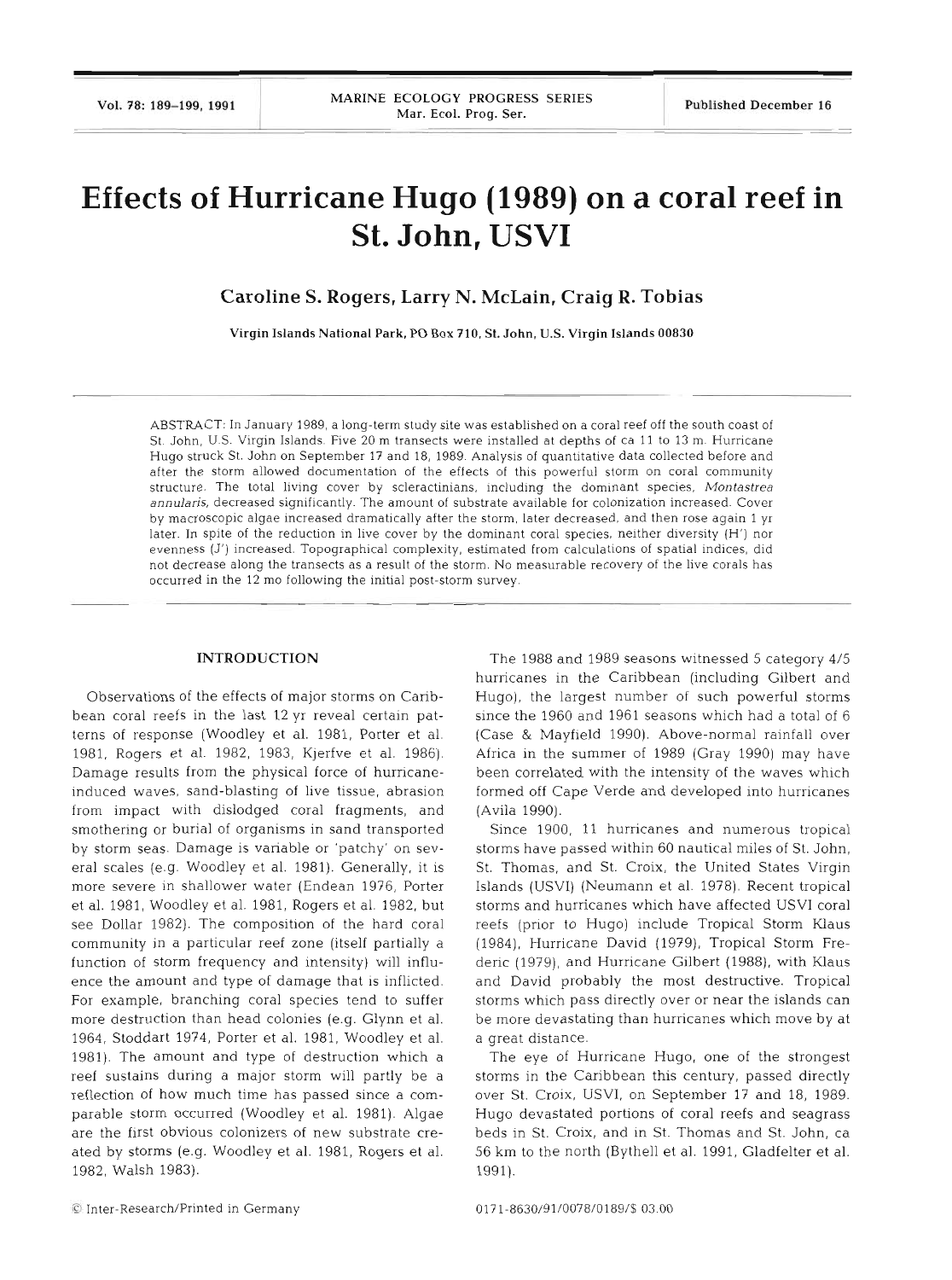In January 1989, we established a long-term study site off Yawzi Point, which separates Little and Great Lameshur Bays on the south coast of St. John (Fig. 1). Consequently, we had the opportunity to collect quantitative data prior to and after Hurricane Hugo. This paper presents the effects of this powerful storm on the structure of the Yawzi Point coral reef, including live coral cover and diversity.

### Characteristics **of** Hurricane **Hugo**

Hurricane Hugo formed off the west coast of Africa and moved in a predominately westerly direction towards the USVI (Fig. 2). On September 15, 1989, 2 d before the storm hit the USVI, a reconnaissance airplane hundreds of miles east of the islands recorded a central pressure of 918 mb, a wind speed of 306  $km h^{-1}$ at an altitude of 500 ni and a surface wind of 259 km  $h^{-1}$  (Case & Mayfield 1990). Hugo was a category 5 hurricane before it hit St. Croix. An estimated maximum surface wind of 223 km  $h^{-1}$  was reported as the eye passed over St. Croix on the night of September 17 to 18. The eye of the storm had a forward speed of only 14 km h-' when moving over the island (Case **81** Mayfield 1990), and the hurricane battered the USVI for over 12 h. Rainfall totals for September 17 to 19 at 5 sites on St. John ranged from 143 mm to 245 mm (NOAA Climatological Data).

### Selection of long-term study site

In 1988, the National Park Service initiated a longterm coral reef assessment program for Virgin Islands National Park on St. John. A primary objective of this program is to establish permanent long-term sites on coral reefs around the island. Virgin Islands National Park is an international biosphere reserve, one of over 285 reserves designated by UNESCO in over 110 countries. The ecosystems in biosphere reserves are intended to serve as points of comparison with similar systems in unprotected areas which are presumably more degraded or more likely to become so. We intentionally selected a site which receives little impact from human activities.

The site is a coral reef off Yawzi Point, a rocky point which separates Little and Great Lameshur Bays, on the southern shore of St. John (Fig. 1). The hydrocoral Millepora spp. and other encrusting corals grow on boulders fringing this point. A diverse reef slopes rapidly to about 7.6 to 9.1 m where it begins to level out. Further seaward, the reef slopes abruptly from about 12 m to 13.7 m terminating in a well-defined sand channel which separates the base of the reef from a seagrass bed.

### **METHODS**

In January 1989, we established five 20 m transects in 10.7 to 12.7 m off Yawzi Point. We chose a transect length of 20 m after surveying preliminary transects which indicated a leveling off in the number of hard coral species found after 14 m. The transects lie along the 12 m depth contour within an area of about  $1800 \text{ m}^2$ and were randomly selected. Each of the transects was delineated with 3 survey stakes, one at each end and one in the middle. The stakes are copper-covered steel survey markers with bronze heads. Using a pneumatic drill powered by the compressed air of a Scuba tank, a diver drilled a hole into the substrate and then inserted



Fig. 1. Map of St. John showing study site off Yawzi Pt.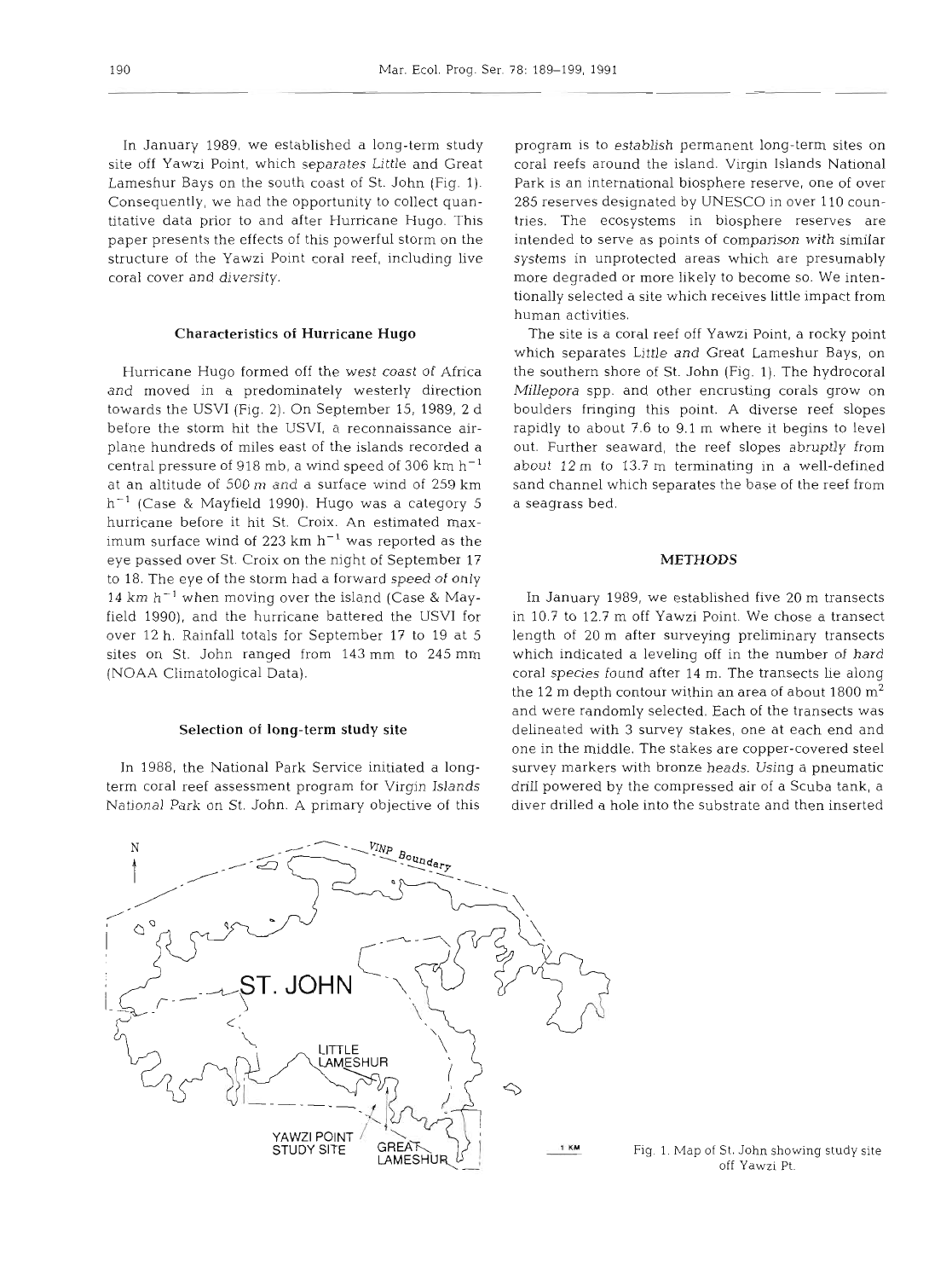

Fig. 2. Path of Hurricane Hugo in the Caribbean

the survey stake into the hole. Underwater epoxy was used to cement each stake into place. Numbers were stamped into the heads of the survey stakes after placement. Thirteen of the 15 markers were relocated in their original positions after the hurricane, and we were able to reconstruct the locations of all transects.

Transects were surveyed with Scuba using a linear chain transect method, a modification of methods originally used by Loya & Slobodkin (19?1), Loya (1972) and Porter (1972). It takes about *3* h (2 dives, each 1.5 h long) to survey one 20 m transect. The end of a fiberglass measuring tape is secured to a survey stake at the beginning of a transect and stretched 10 m to the middle survey stake at the height of the highest feature along the transect. A light-weight chain is placed directly beneath the measuring tape, following the bottom contour as closely as possible. The diver records the number of chain links which cover each living and non-living reef component. From these measurements, the percent cover of each component can be calculated. (The tape is then moved and resecured to the next 10 m of the transect, and so on.) The ratio of the number of centimeters of chain (converted from the number of 1.3 cm links) to the number of centimeters of measuring tape provides an indicator of the topographical relief or 'the spatial index' (see also Risk 1972, Luckhurst & Luckhurst 1978).

Diversity and evenness of hard coral species (scleractinians and the hydrozoan *Millepora* spp.) for each sampling period were calculated based on combined data from all 5 transects. We used the transect data to calculate diversity (Shannon & Weaver 1949) as follows:

$$
H' = -\Sigma p_i \ln p_i,
$$

where  $p_i = n_i/N$ , in which  $N =$  total number of centimeters (individuals) of all species under the line, and  $n_i =$ the number of centimeters of species  $i'$  under the line. [Pielou (1977) notes that this index underestimates the actual value of H' for the entire community. Here our interest was in comparing indices for the same group of transects over time.]

Evenness was calculated as  $J' = H'/H'_{max}$  (Pielou 1966) and represents the diversity of the combined transect data divided by the diversity which would occur if all of the species present were distributed equally. A value of 1.00 represents maximum evenness.

The linear transect method is effective in documenting relative changes in mean values for major structural components (e.g. total live coral cover, cover by the most abundant coral species) for all transects per sampling period. It does not provide accurate data on changes in absolute abundance of benthic components, shifts in number of species, or cover by the less abundant hard coral species. It is not possible to position the chain in exactly the same location each time. Also, the total number of centimeters of cover by all components in a transect can vary even in the absence of major storms or other stresses because of shifts in spatial arrangement (Bak & Luckhurst 1980). Therefore, it is necessary to look at relative (not absolute) changes in percent cover.

Transects were surveyed in January and June/July 1989; and then, following the hurricane, in November 1989, and March, August, and November/December 1990.

When repeated measures analysis of variance (ANOVA) indicated a significant difference in means,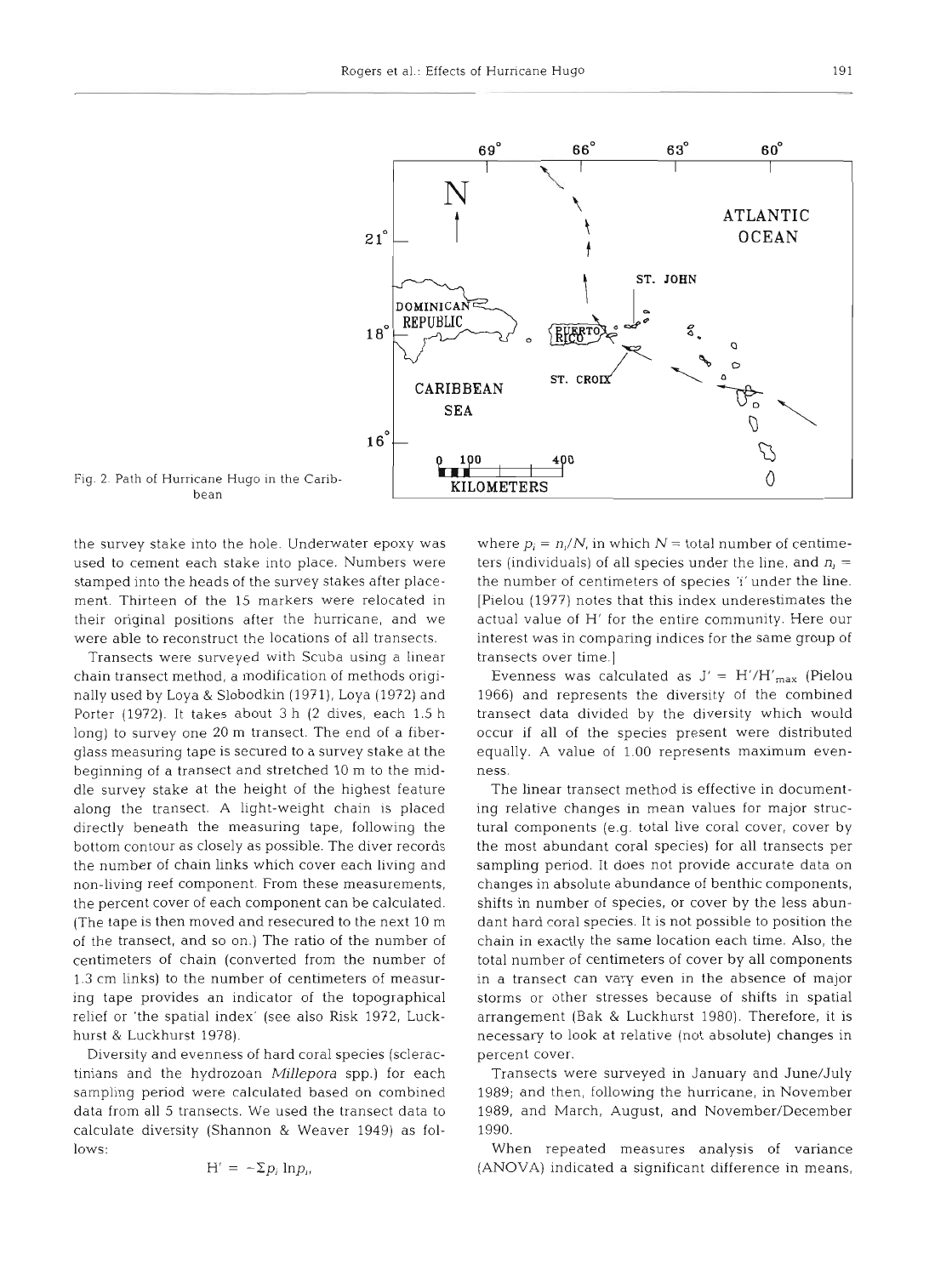was used to determine which means differed signifi- washed up on the beach in Great Lameshur Bay. cantly. All percentage data were transformed (arcsine) As a result of the storm, the average percent of living prior to analyses (Sokal & Rohlf 1969). coral cover decreased significantly, from about 20 % to

study area, with 23 of these represented in the tran- study site prior to the storm, comprising 18 to 50 **%**  sects. *Montastrea annularis* was by far the most abun- (mean = 39%) of the live coral in the transects. After dant coral species. *Siderastrea siderea* and *Diploria* the storm, this species remained the most abundant, *labyrinthiformis* were also relatively abundant. The comprising 29 to 61 % (mean = 39 %) of the live coral branching corals *Acropora palmata* and *A. cervicornis* remaining in the transects. *M. annularis* contributed a were not present here.  $\qquad \qquad$  significantly higher percent of the total cover (non-

storm seas fragmented and overturned coral colonies. Table 3). *Liagora* spp. was not conspicuously abundant Waves hurled fragments or entire colonies of coral into on the reef by March, and most of the remaining other colonies leaving visible impact scars. Coral rubble collected in large piles in sand channels and other **<sup>30</sup>** depressions in the reef. Damage was patchy, with some<br>portions of the reef exhibiting more destruction than<br>others. While some pillar corals *Dendrogyra cylindrus*<br>remained intact, branches had been sheared off most<br>coloni portions of the reef exhibiting more destruction than others. While some pillar corals *Dendrogyra cylindrus* g remained intact, branches had been sheared off most < **acolonies. a**colonies **a**colonies **a**colonies **a**colonies **a**colonies **acolonies acolonies acolonies acolonies acolonies acolonies acolonies acolonies acolonies acolonies acolonies acolonies acol** 

At other sites around St. John, the storm surge transported loads of sediment and buried coral and gorgo- *5*  nian colonies. Off Yawzi Point, however, smothering by **5**  sediments was not observed. Water quality was poor due to turbidity associated with rainfall during and after the storm and suspension of reef sediments. Howenough to have serious deleterious effects on the reef **SAMPLE DATES** 

in the sand with their holdfasts still attached to broken error  $(n = 5)$ 

the Bonferroni Multiple Comparison Test (Miller 1985) pieces of limestone rubble. Hundreds of gorgonians

about 12 % (Fig. 3, Table 1). This represents a percentage change in living coral of about 40 **%.** There has **RESULTS** been no significant increase in the amount of live coral in the 12 mo following the November, post-storm, sur-**Characteristics of the site prior to the hurricane** vey. The only conspicuous recovery has been the healing of some coral scars.

Thirty-three hard coral species were observed in the *Moritastrea annulans* was the dominant coral at the living and living) in the transects before the storm than after the storm (Fig. 4, Table 2).

**Effects of the hurricane** Following the hurricane, there was a dramatic increase in cover by macroscopic algae, primarily the During the passage of Hurricane Hugo, powerful red *Liagora* spp. and the brown *Dictyota* spp. (Fig. 5,



organisms.<br>Some gorgonians were found at our study site lying all transects. Line above each bar represents one standard

Table 1. Results of repeated measures ANOVA comparing percent live coral cover among sample dates Underlined means are not significantly different

| Source                           | SS     | df     | МS     |        |         |        |
|----------------------------------|--------|--------|--------|--------|---------|--------|
| Among sample dates               | 0.061  |        | 0.012  | 19.95  | < 0.001 |        |
| Within sample dates              | 0.012  | 20     | 0.001  |        |         |        |
| Bonferroni multiple comparisons: |        |        |        |        |         |        |
| Sample date                      | Jan 89 | Jun 89 | Nov 89 | Mar 90 | Aug 90  | Nov 90 |
| Percent cover                    | 23.1   | 19.8   | 12.3   | 12.2   | 12.6    | 11.7   |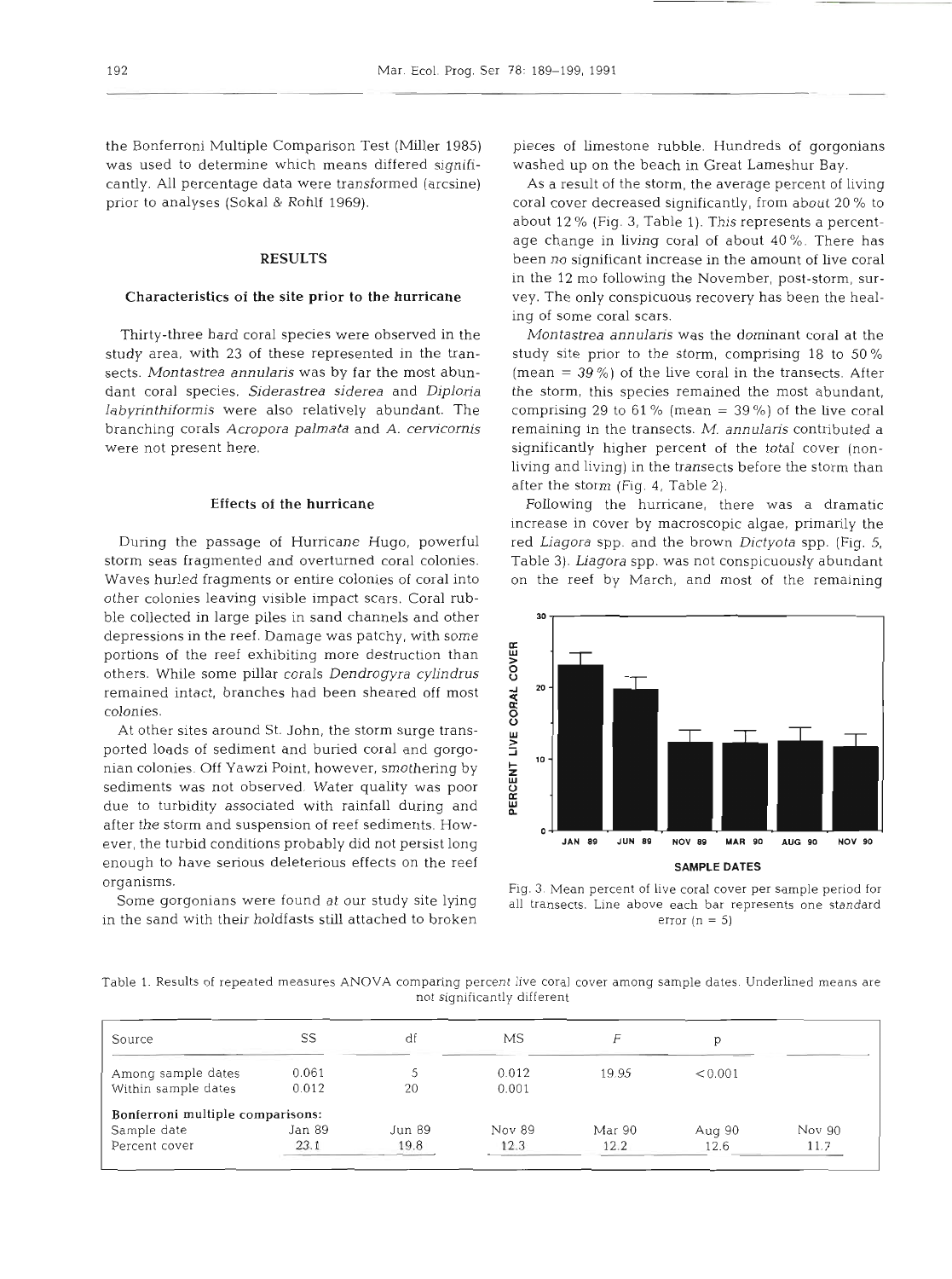

period for all transects. Line above each bar represents one

cover had fallen to pre-storm levels by March and did not rise again until November 1990. Percent cover by macroscopic algae in November 1989, following the hurricane, and one year later did not differ significantly (Table 3).

To examine changes in the amount of substrate available for colonization, we combined the data for **2 20**  rubble, pavement, and dead coral. (We included values for substrate with macroalgae as well.) The amount of substrate increased significantly following the hurricane (Fig. 6, Table 4). **<sup>B</sup>**

Looking at mean values for all transects per sampling **leafs** to period provided an indication of changes in the relative amount of cover attributable to (1) all live hard corals; (2) the dominant species, *Montastrea annularis;* (3) macroscopic algae; and (4) substrate. The effects of **<sup>o</sup> JAN 89 JUN 89 NOV 89 MAR 90 AUG 90 NOV 90** Hurricane Hugo on these reef components are summarized in Table 5 which presents the results of repeat- **SAMPLE DATES SAMPLE DATES** 

2.13 (SD = 0.014) before and 1.94 (SD = 0.057) after the standard error  $(n = 5)$ 

storm. Corresponding values for evenness were 0.70  $(SD = 0.021)$  and 0.69  $(SD = 0.036)$ .

No statistically significant differences in spatial indices for the transects were found (Table 6). One would expect a decrease in topographical relief following a destructive storm, particularly on reefs dominated by branching species such as *Acropora palmata.* However, it is theoretically possible that topographical relief could increase after a storm if coral fragments and colonies were transported into the transects or if colonies in the transects split into several fragments.

### **DISCUSSION**

The variable or 'patchy' nature of damage from hurri- Fig. 4 Mean percent of *Montastrea annularis* per sample standard error (n = 5) site off Yawzi Point. The patchiness was evident over the entire reef as well as within study transects. Patchiness reflects the differential susceptibility of reef macroalgae were *Dictyota* spp. Macroscopic algal organisms to physical damage (Woodley et al. 1981). It



ed measures ANOVA before and after the storm.<br>Mean diversity (H') for all transects combined was a plenatiof or all transects Line above each bet tentescopic one ple period for all transects. Line above each bar represents one.

Table 2. Results of repeated measures ANOVA comparing live cover by *Montastrea annularis* among sample dates. Underlined means are not significantly different

| Source                           | SS     | df     | МS     |        |          |        |
|----------------------------------|--------|--------|--------|--------|----------|--------|
| Among sample dates               | 0.007  |        | 0.001  | 5.70   | 0.002    |        |
| Within sample dates              | 0.005  | 20     | 0.000  |        |          |        |
| Bonferroni multiple comparisons: |        |        |        |        |          |        |
| Sample date                      | Jan 89 | Jun 89 | Nov 89 | Mar 90 | Aug $90$ | Nov 90 |
| Percent cover                    | 9.2    | 7.5    | 5.2    | 5.6    | 5.9      | 5.0    |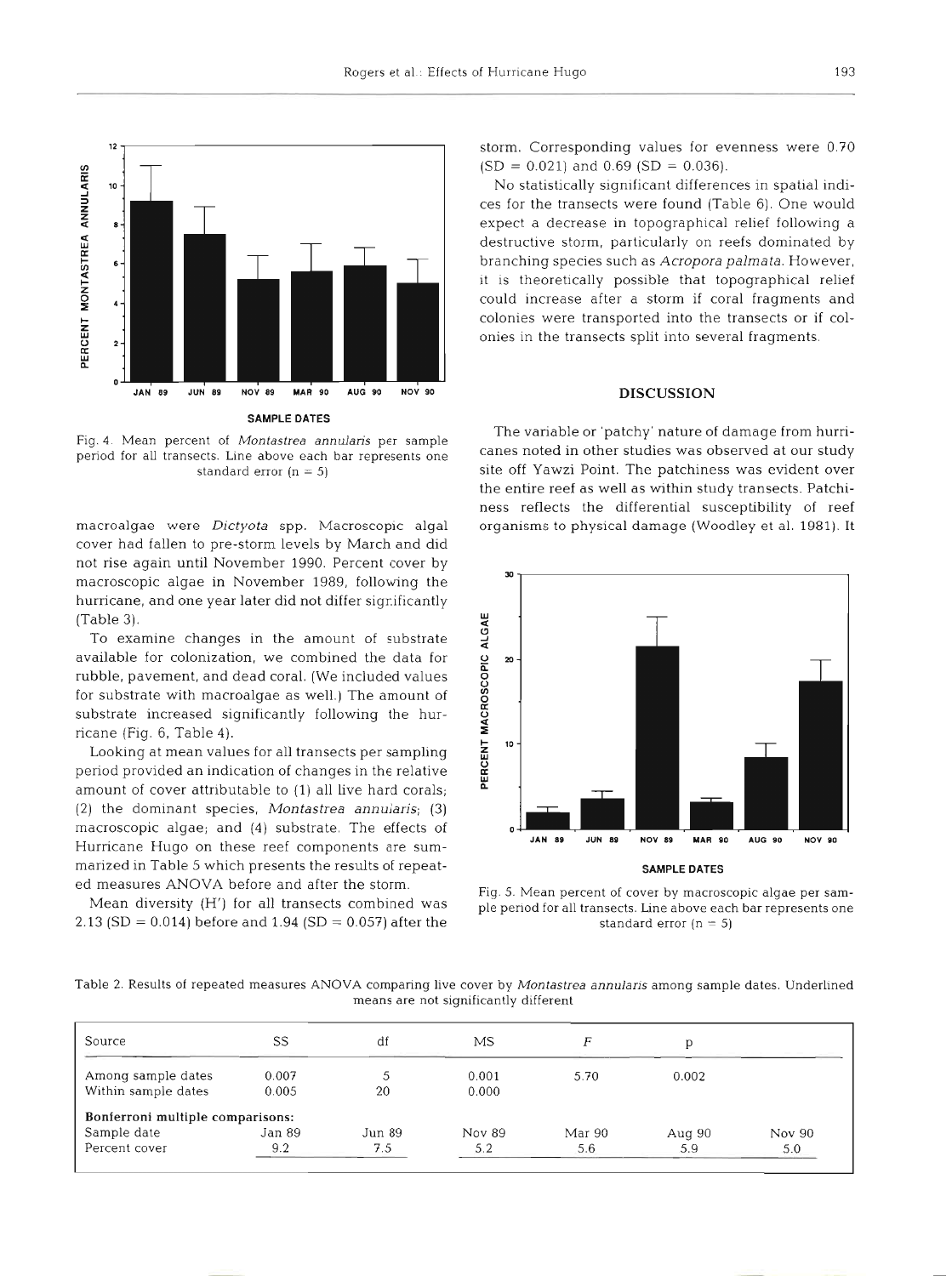| Source                           | SS     | df      | МS     |        |         |        |
|----------------------------------|--------|---------|--------|--------|---------|--------|
| Among sample dates               | 0.175  |         | 0.035  | 19.43  | < 0.001 |        |
| Within sample dates              | 0.036  | 20      | 0.002  |        |         |        |
| Bonferroni multiple comparisons: |        |         |        |        |         |        |
| Sample date                      | Jan 89 | Jun 89. | Nov 89 | Mar 90 | Aug 90  | Nov 90 |
| Percent cover                    | 1.9    | 3.6     | 21.5   | 3.2    | 8.5     | 17.4   |

Table 3. Results of repeated measures ANOVA comparing cover by macroscopic algae among sample dates. Underlined means are not significantly different

also is a function of differences in reef depth and structure. Kjerfve et al. (1986) demonstrated that the bathymetry and topography of a particular reef area (e.g. its depth, its slope) along with its community structure influence the impact of storm seas (see also Dollar 1982). Using computer simulation, they found that the incident wave power during Hurricane Allen (1980) varied by a factor of 7 along a *3* km section of the forereef of Discovery Bay, Jamaica, because of differences in local bathymetry. The significant wave height at a particular time varied by a factor of 2.6 because of wave refraction.



transects. Line above each bar represents one standard error

### **Recovery**

To our knowledge, no one has quantitatively and comprehensively documented the full recovery of a coral reef following a major natural or human disturbance. Complete recovery to pre-disturbance conditions implies restoration of the same community structure and function, that is, recovery of all organisms on the reef and natural processes such as nutrient cycling. Documentation of total recovery would clearly be difficult and the few studies available on reef recovery focus mostly on hard corals (Stoddart 1963, 1969, 1974, Shinn 1972, Connell 1973, 1976, 1978, Grigg & Maragos 1974, Rogers et al. 1982). For hard coral populations, recovery would entail restoration of percent cover, species diversity (evenness and richness), species similarity, and colony size distribution.

Recovery of hard coral populations takes place through (1) settlement, survival and growth of sexually produced coral recruits, (2) healing and regeneration of damaged colonies, and **(3)** growth of coral fragments (e.g. Connell 1973, 1976, 1978, Endean 1976, Loya 1976, Highsmith et al. 1980, Pearson 1981, Highsmith 1982). Recovery will clearly be impeded if (1) the substrate for settlement has been altered, (2) qrazinq is .. reduced, and  $(3)$  disturbance recurs or continues. Coral **SAMPLE DATES** SEttlement will be hindered if the substrate has been Fig. 6. Mean percent of substrate per sample period for all modified by sediment deposition or, in severe cases, by<br>transects, Line above each har represents one standard error physical planing which reduces the structural  $(n = 5)$  the substrate. Rough substrate appears to facilitate

Table 4. Results of repeated measures ANOVA comparing cover by substrate among sample dates. Underhned means are not significantly different

| Source                           | SS     | dt     | МS     |        |         |        |
|----------------------------------|--------|--------|--------|--------|---------|--------|
| Among sample dates               | 0.228  |        | 0.046  | 27.09  | < 0.001 |        |
| Within sample dates              | 0.034  | 20     | 0.002  |        |         |        |
| Bonferroni multiple comparisons: |        |        |        |        |         |        |
| Sample date                      | Jan 89 | Jun 89 | Nov 89 | Mar 90 | Aug 90  | Nov 90 |
| Percent cover                    | 72.7   | 76.3   | 85.1   | 85.3   | 84.8    | 85.4   |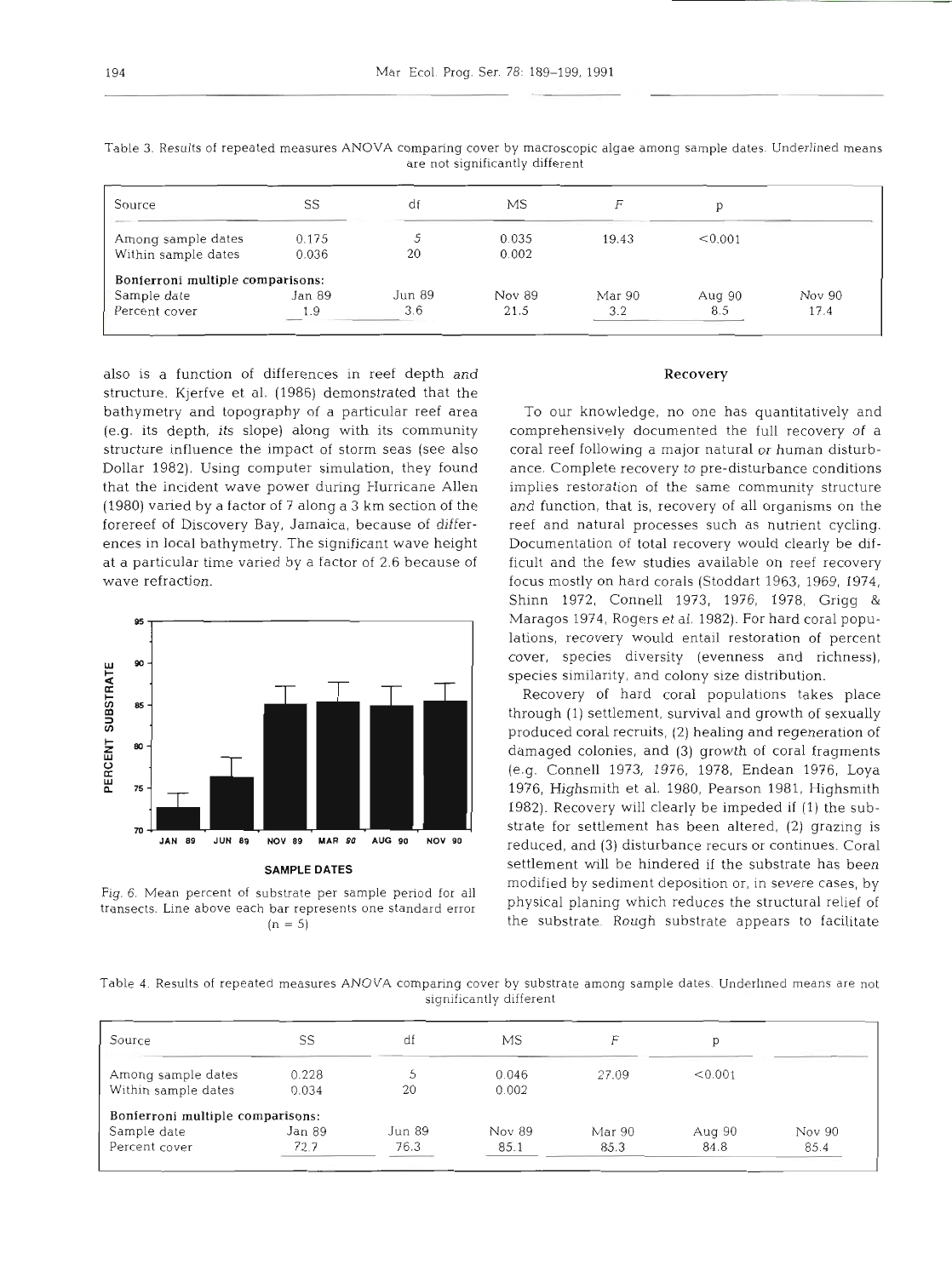| Reef components      | Before          | After           |       |                      |
|----------------------|-----------------|-----------------|-------|----------------------|
| Live coral cover     | 21.45 (2.33)    | $12.2$ $(0.37)$ | 84.88 | 0.001                |
| Montastrea annularis | 8.35(1.20)      | 5.42(0.40)      | 14.39 | $0.019$ <sup>*</sup> |
| Macroscopic algae    | 2.75(1.20)      | 12.65(8.31)     | 34.89 | 0.004                |
| Substrate            | $74.5$ $(2.55)$ | 85.15 (0.27)    | 89.31 | 0.001                |

Table 5 Comparisons of reef components before and after Hurricane Hugo. Means are followed by standard deviations in parentheses

Table 6. Results of repeated measures **ANOVA** comparing spatial indices among sample dates. No means were significantly different

| Source                                    | SS             | df            | МS             |               |               |               |
|-------------------------------------------|----------------|---------------|----------------|---------------|---------------|---------------|
| Among sample dates<br>Within sample dates | 0.231<br>0.473 | 20            | 0.046<br>0.024 | 1.95          | 0.130         |               |
| Sample date<br>Percent cover              | Jan 89<br>1.7  | Jun 89<br>1.9 | Nov 89<br>1.7  | Mar 90<br>1.7 | Aug 90<br>1.8 | Nov 90<br>1.7 |

coral settlement (Birkeland 1977, Brock 1979). Some evidence exists that corals settle preferentially on crustose corallines (Birkeland 1977, Brock 1979). If grazing is not intense enough, fleshy macroscopic algae dominate and corals do not settle. If the disturbance decreases the number of grazing organisms, recovery of the reef community will take longer (Pearson 1981).

Even in the absence of major storms, recovery will be delayed and additional damage may occur if loose coral fragments, detached boulders, and rubble are tossed around in strong currents. In cases where the actual framework of the reef structure has been altered, re-establishment of the pre-disturbance topography may never occur. Topographical relief at our study site as estimated by spatial indices from line transects did not change significantly as a result of the storm. Similarly, Rogers et al. (1983) noted little change in spatial indices for reef transects dominated by massive corals following 2 storms in 1979. Hurricane Hugo smashed branching corals (primarily *Acropora palrnata)* in shallow, near-shore reef zones off St. John, but no estimates of changes in topographical relief are available. Presumably, reef zones dominated by branching species will exhibit greater changes than those where the *3*  dimensional structure of the reef is mostly attributable to head corals.

The rate of recovery to pre-storm conditions will be influenced by the morphological and life-history characteristics of the dominant species and the nature of the damage the species sustained. The effects of storms on the dominant hard coral species has been documented for several different sites. In 1980, Hurricane Allen devastated the Discovery Bay Reef in Jamaica causing the greatest mortality among the most abundant branching species, *Acropora palmata* and *A. cervicornis* (e.g. Porter et al. 1981, Woodley et al. 1981, Knowlton et al. 1990).

Rogers et al. (1983) observed damage to shallow reefs off St. Thomas from Hurricane David which passed 268 km to the south of the USVI in 1979. They reported significant decreases in the amount of living coral on 2 reefs but no significant decrease in cover by the most abundant coral species, *Montastrea annularis*  and *Porites porites.* Tropical Storm Klaus (1984) caused a statistically significant decrease in the mean percent of live coral from 26 to 21 at Fish Bay, St. John (Rogers & Zullo 1987). In this case, the percent cover by the dominant coral *Agaricia agaricites* decreased significantly from 17 to 11. *(Agaricia agaricites* comprised 47 to 91 % of the live coral in the transects.)

Recovery is presumably faster if the dominant corals are fast-growing branching species which reproduce primarily through fragmentation (Highsmith 1982). Stoddart (1963, 1969, 1974) estimated several decades for recovery of the British Honduras reef following Hurricane Hattie (1961), while Shinn (1972) reported recovery after only *5* yr on Florida reefs. The Florida reef sites were dominated by *Acropora* spp. Highsmith et al. (1980) reported that 46 % of the *Acropora palmata* fragments they examined on the Belize barrier reef 4 mo after Hurricane Greta (1978) had survived, and stumps on bases of most colonies were healing. Eleven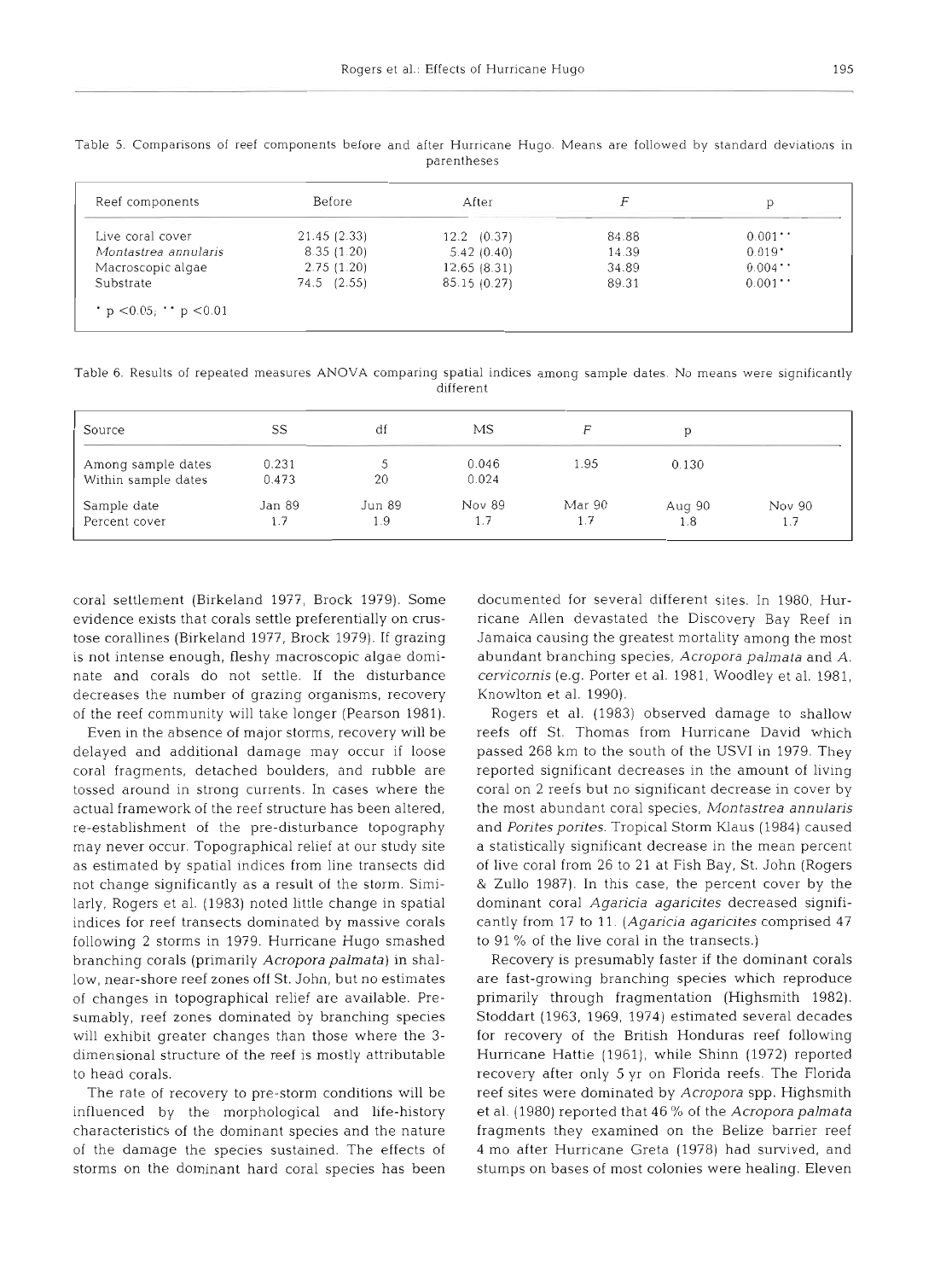months after Hurricanes David and Frederic (1979), Rogers et al. (1982) found that 66% and 35% of the A. *palmata* branches at Buck Island and Tague Bay (St. Croix), respectively, were still alive. [Note, however, that Rogers et al. (1982) found high mortality of detached A. *palmata* fragments 13 mo after these storms, and Knowlton et al. (1981, 1990) found delayed mortality in fragments of *Acropora cervicornis* following Hurricane Allen in Jamaica.]

Because *Montastrea annularis,* a slow-growing species with low rates of recruitment (Bak & Engel 1979), is the dominant coral at our study site off Yawzi Point, recovery will be comparatively slow. The percent cover by M. *annularis* decreased by about 35% as a result of Hurricane Hugo. Edmunds & Witman (1991; this issue) recorded a decrease of **34** % for M. *annularis*  at a nearby reef in Great Lameshur Bay following the storm. Although cover by *M. annularis* was significantly reduced, this species is still by far the most abundant coral at our study site. The new substrate created by the storm may provide additional settling surfaces for other hard coral species such as *Agaricia agaricites* and *Porifes porites* which have relatively high rates of recruitment (Bak & Engel 1979). However, colonization, survival, and growth of coral recruits will only occur in the absence of intense competition from algae.

Our understanding of the recovery process on coral reefs is Limited by our lack of knowledge of successional patterns on reefs. As Pearson (1981) notes, 'It is not clear what constitutes a climax community, how it might differ from one locality to another, or what timescale is involved'. It is not clear if shallow or deep reef zones recover more quickly (Pearson 1981). Recovery could be faster in shallower zones because of higher light intensities, and/or more grazing pressure. However, Birkeland (1977) found that while coral recruits grew faster in shallower water, they survived better in deeper water. Presumably, shallower zones would usually be more affected by heavy seas and dislodgement of loose rubble and will exhibit greater changes in spatial arrangement (Bak & Luckhurst 1980). Because the Yawzi Point reef is protected within Virgin Islands National Park, recovery can proceed in the absence of major disturbance from human beings. Coastal development will not be permitted. However, trap fishing is allowed in the park and does occur in the Lameshur Bays. The intensity of fishing has not been determined.

The new substrate exposed by mechanical breakage of coral skeletons during a storm is usually colonized by filamentous green algae within a few days, followed by the red algae *Liagora* spp. and other macroscopic species (Woodley et al. 1981, Rogers et al. 1982, Woodley 1989). The dramatic increase in macroscopic algal abundance (primarily *Dictyota* spp.) at the Yawzi Point reef following Hugo could have been a seasonal increase because algal cover rose again in November 1990. The profusion of algal growth could also have been a direct result of the storm, i.e. a response to the new substrate available for colonization, to nutrients associated with runoff during and a few days after the storm, or to reductions in grazing pressure.

It is Likely that a combination of factors is responsible for the dramatic increases in algae noted after the hurricane and subsequent decreases. Monitoring of fish populations off Yawzi Point indicates that herbivorous fishes may initially have moved off the reef following Hurricane Hugo, reducing grazing pressure on the reef algae (Beets & Friedlander 1990). Walsh (1983) has reported similar movement of fishes from shallow to deeper water after a severe storm in Hawaii. Visual census data show that the abundance of fishes declined off Yawzi Point following the hurncane and remained low for **3** mo afterwards. By March 1990, when macroscopic algal cover had declined in the transects, parrotfishes and surgeonfishes had significantly increased (Beets & Friedlander 1990). Carpenter (1990a) notes that a reduction of herbivory allows macroalgae to outcompete algal turf and crustose species. Macroscopic algae dominated coral communities off St. Croix (Carpenter 1990a) and Jamaica (Hughes et al. 1987) following the Caribbean-wide mortality of the black sea urchin *Diadema antillarum*. Carpenter (1990b) reported that increased grazing by fishes at his St. Croix sites did not compensate for decreased grazing by sea urchins, and the percent cover and biomass of the algal community continued to rise. The subsequent reduction in cover by macroalgae noted at our study site in March 1990 could have been a reflection of renewed grazing, seasonal reduction in abundance, or the dislodging of algae by strong current or wave action. Many clumps of *Dictyota* within the transects were detached or only loosely attached to the substrate.

We do not know if grazing pressure in the Lameshur Bays has been reduced because of overfishing, a decrease in fishes at the site as a result of Hugo, or a decrease in the numbers of the black sea urchin *Diaderna antillarurn* during the Caribbean-wide epidemic (Lessios et al. 1984) or as a result of the hurricane (D. Levitan pers. comm.) *D, antillarum* are presently not abundant at the Yawzi Point study site.

Human activities before and after storms can influence not only the speed but also the nature of recovery. For example, extreme overfishing in Jamaica has reduced the populations of herbivorous fishes, resulting in algal smothering of small corals and algal encroachment on the periphery of larger colonies (Woodley 1989). An increase in algal biomass has also resulted from the mortality of the sea urchin *Diadema antillarum*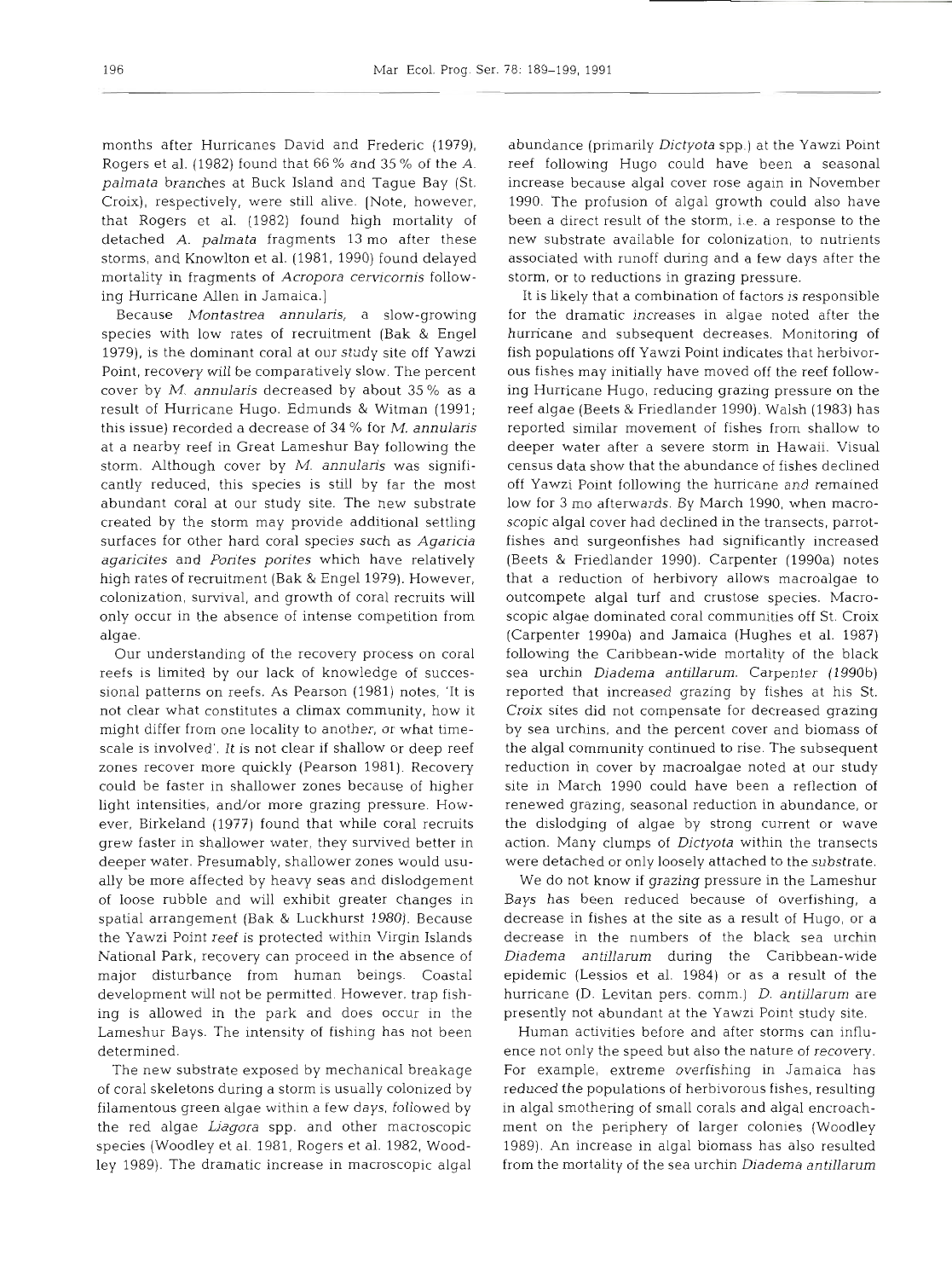(Hughes et al. 1987). This algal proliferation presumably could radically alter coral recruitment patterns. Hughes et al. (1987) observed dramatic declines in coral cover (up to  $60\%$ ) because of competition with algae.

Recovery will be delayed by natural processes such as additional storms, intense predation, algal overgrowth, and coral diseases, as well as activities such as dredging, destructive anchoring, boat groundings, and hillside clearing which accelerates runoff. Populations of the once-dominant reef-building coral Acropora cervicornis have failed to recover after destruction by Hurricane Allen in 1980 in spite of this species' fast growth rate because of a combination of factors, including predation and algal growth (Knowlton et al. 1981, Williams 1984, Hughes et al. 1987, Knowlton et al. 1990). Hurricane Gilbert smashed the Discovery Bay coral reef (Jamaica) 8 yr after the spectacular devastation of Hurricane Allen. Woodley (1989) reports that Gilbert returned the reef to conditions prevailing just after Allen. While damage was severe from Gilbert, it was less than it would have been if the previous storm had not occurred years earlier. For example, 97 % of the *Montastrea annularis* colonies at 10 m which remained after Allen survived the onslaught of Gilbert.

### The Intermediate Disturbance Hypothesis

Our research and other recent quantitative studies allow us to examine the effects of physical disturbance on coral reef ecosystems and to test the 'Intermediate Disturbance Hypothesis', the hypothesis that high diversity is a product of disequilibrium and occurs at moderate levels of disturbance (Grigg & Maragos 1974, Connell 1978). Grigg & Maragos (1974) studied coral communities which had developed on submerged lava flows off Hawaii and found that diversity was highest at more exposed sites with low coral cover and lowest at sheltered (less disturbed) sites with high coral cover.

The effects of storms on hard coral diversity are complicated and sometimes counterintuitive. They vary with storm intensity, storm frequency, coral colony size and morphology, depth and zonation. Dollar (1982) studied 4 reef zones off Kona, Hawaii, during 'normal conditions' and after 2 storms, one moderate ('intermediate') and one severe. Coral diversity (H') for the reef as a whole increased after the moderate storm. However, the effects of the storm differed in the various zones, with diversity increasing in the zone monopolized by a single species and decreasing in the zone with highest evenness. However, an examination of the data presented for the individual transects within each zone show a large degree of variation. For example, in one zone, 3 of the 5 transects actually had the highest diversity after the severe storm.

The mean diversity of the zones Dollar (1982) studied ranged from near zero to only 0.973, and 3 coral species accounted for 97 % of all coral cover. Would the results have been similar for a more diverse reef?

Dollar (1982) states that 'infrequent, and unpredictable events that are intense enough to be equally destructive to all species, effectively wipe out the zonation pattern and return the entire reef to an early, low diversity, successional stage'. We suspect that few storms are this destructive; the patchy nature of storm damage makes equal destruction to all species unlikely. In fact, the mean coral diversity of 3 of the 4 zones Dollar studied (1982) was actually higher after the severe storm than prior to either of the 2 storms, i.e. under 'normal conditions', although diversity had decreased in **3** of 4 zones when compared to the patterns following the moderate storm. These data illustrate the importance of knowing the 'ecological history' of a site. The effects of the severe storm were influenced by the passage of a moderate storm 6 yr earlier.

Diversity (H') increased in Jamaica following Hurricane Allen (1980) (Porter et al. 1981, Woodley et al. 1981) and in St. John following Tropical Storm Klaus (1984) (Rogers & Zullo 1985) because the dominant coral species, Acropora cervicornis and Agaricia agaricites, respectively, suffered the greatest mortality. In contrast, diversity and evenness for the coral community off Yawzi Point did not decrease significantly although the dominant species, Montastrea annularis, was reduced significantly. Changes in mean percent total coral cover provided more information on storm effects than measures of diversity.

Interpretation and evaluation of storm responses in light of the intermediate disturbance hypothesis are complicated by wide differences in reef morphology, species composition, and zonation. Also, there is a need to define what constitutes severe and moderate disturbance. It should be noted that Connell (1978) discusses this hypothesis on the basis of species richness, not H' which incorporates species richness and evenness (relative abundance). Number of species will not always respond in the same manner as overall diversity  $(H')$ .

Analyses of the effects of disturbance on coral reefs usually focus on the hard corals. A complete understanding of ecosystem response to storms would require information on the myriad other organisms associated with coral reefs. The effects of disturbance on these organisms could differ greatly from the effects on the hard corals (see Woodley et al. 1981). For example, Walsh (1983) studied the fish community associated with reefs off the Kona coast of Hawaii before and after the same severe storm described by Dollar (1982). He noted that in spite of significant reductions in struc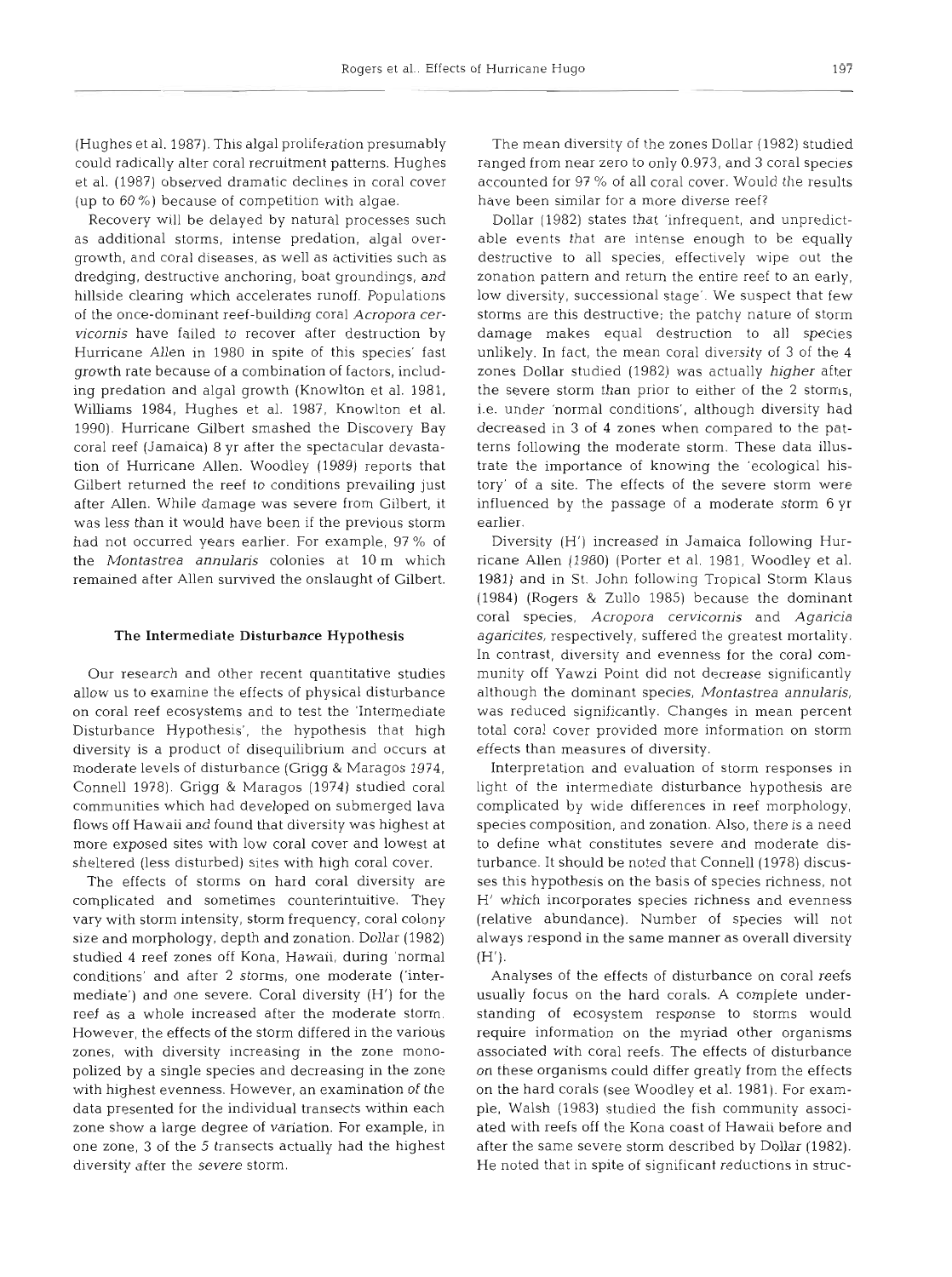tural relief (shelter) the fish community was equally or more diverse than before the storm.

Current programs establishing long-term monitoring Carpenter, R.C. (1990b). Mass mortality of Diadema antillarum. of coral reefs should start to enable scientists to differentiate long-term fluctuations on the reefs from responses to anthropogenic and natural disturbances (Brown Case, R. A., Mayfield, M. (1990). Annual summaries. Atlantic & Howard 1985). As Hatcher et al. (1989) point out, The non-equilibrial nature of coral reef communities connell, J. H. (1973). Population ecology of reef-building makes it difficult to determine "standard" reef conditions against which to evaluate impacts...' Major progress in understanding recovery processes will b. 205–245<br>Connell, J. H. (1976). Competitive interactions and the species require more information not only on hard coral populations but also on gorgonians, anemones, sponges, fishes, and the other organisms which contribute to the Connell, J. H. (1978). Diversity in tropical rain forests and fantastic diversity of coral reef systems.

Acknowledgements. We would like to express our apprecia-<br>time to the Data and Alam Friedly and the continues with the Edmunds, P. J., Witman, J. D. (1991). Effect of Hurricane Hugo tion to Jim Beets and Alan Friedlander for assistance with the statistical analyses and for valuable comments on the manuscript. Betsy Gladfelter, Pete Edmunds, and 2 anonymous reviewers made several very useful suggestions for this paper<br>We also thereby Seem Pelaxy Alay Friedlander, and Line Holden, R. (1976). Destruction and recovery of coral reef We also thank Sean Baker, Alan Friedlander, and Lisa Muehlstein for their help with the field work. This work was funded by the National Park Service under its Coral Reef Assessment Program.

### LITERATURE CITED

- Avila, L. A. (1990). Atlantic tropical systems of 1989. Mon. Weather Rev. 118: 1178-1185
- Bak, R. P. M., Engel, M. S. (1979). Distribution, abundance, and survival of juvenile hermatypic corals (Scleractinia) and the importance of life history strategies in the parent coral community. Mar Biol. 54: 341-352
- Bak, R. P. M., Luckhurst, B. E (1980). Constancy and change in coral reefs habitats along depth gradients at Curaqao. Oecologia 47. 145-155
- Beets, J., Friedlander, A. (1990). Long-term monitoring of fisheries in the Virgin Islands National Park: impact of Hurricane Hugo. National Park Service Coral Reef Assess- Grigg, R. W., Maragos, J. E. (1974). Recolonization of hermatyment Program Interim Report, p. 1-23
- Birkeland, C. (1977). The importance of rate of biomass accumulation in early successional stages of benthic com-<br>Hatcher, B. G., Johannes, R. E., Robertson, A. I. (1989). Review munities to the survival of coral recruits. Proc. 3rd int. Coral Reef Congr. 1: 15-21
- Brock, R. E. (1979). An experimental study on the effects of grazing by parrotfishes and role of refuges in benthic  $\qquad$  Higbsmith, R C (1982). Reproduction by fragmentation in community structure. Mar. Biol. 51 381-388
- Brown, B. E., Howard, L. S. (1985). Assessing the effects of Highsmith, R. C., Riggs, A. C., D'Antonio, C. M. (1980). Survi-'stress' on reef corals. Adv. mar. Biol. 22: 1-63
- Bythell, J. C., Gladfelter, E. H., Lewis, S. K.. Woodbury, M. (1991). Impact of Hurricane Hugo at Buck Island Reef National Monument, St. Croix, U.S. Virgin Islands. II. Hughes, T P., Reed, D. C., Boyle, M.-J. (1987). Herbivory on Organism level processes and their potential effect on the population dynamics of three dominant reef-building corals. Chap. 4. Ecological studies of Buck Island Reef Kjerfve, B., Magill, K. E., Porter, J. W., Woodley, J. D. (1986). National Monument, St. Croix, U.S. Virgin Islands: a quantitative assessment of selected components of the coral reef ecosystem and establishment of long-term monitoring sites. Part 1. National Park Service Coral Reef Assessment Knowlton, N., Lang, J. C., Rooney, M. C., Clifford, P. (1981). Program Report, p. 1-28
- Carpenter, R. C. (1990a). Mass mortality of Diadema antil-

- 
- 
- 
- 
- 
- 
- 
- rum. I. Long-term effects on sea urchin population-<br>
rum. I. Long-term effects on sea urchin population-<br>
ramer. R. C. (1990b). Mass mortality of *Diadema antillarum.*<br>
Effects on population densities and grazing intensit
- 1.71 (1991). Impact of Hurricane Hugo at Buck Island<br>
eref National Monument, St. Croix, U.S. Virgin Islands: I.<br>
ffect on coral community structure and diversity relative<br>
ffect on coral community structure and diversity
- 
- 
- 
- 
- 
- 
- 
- 
-